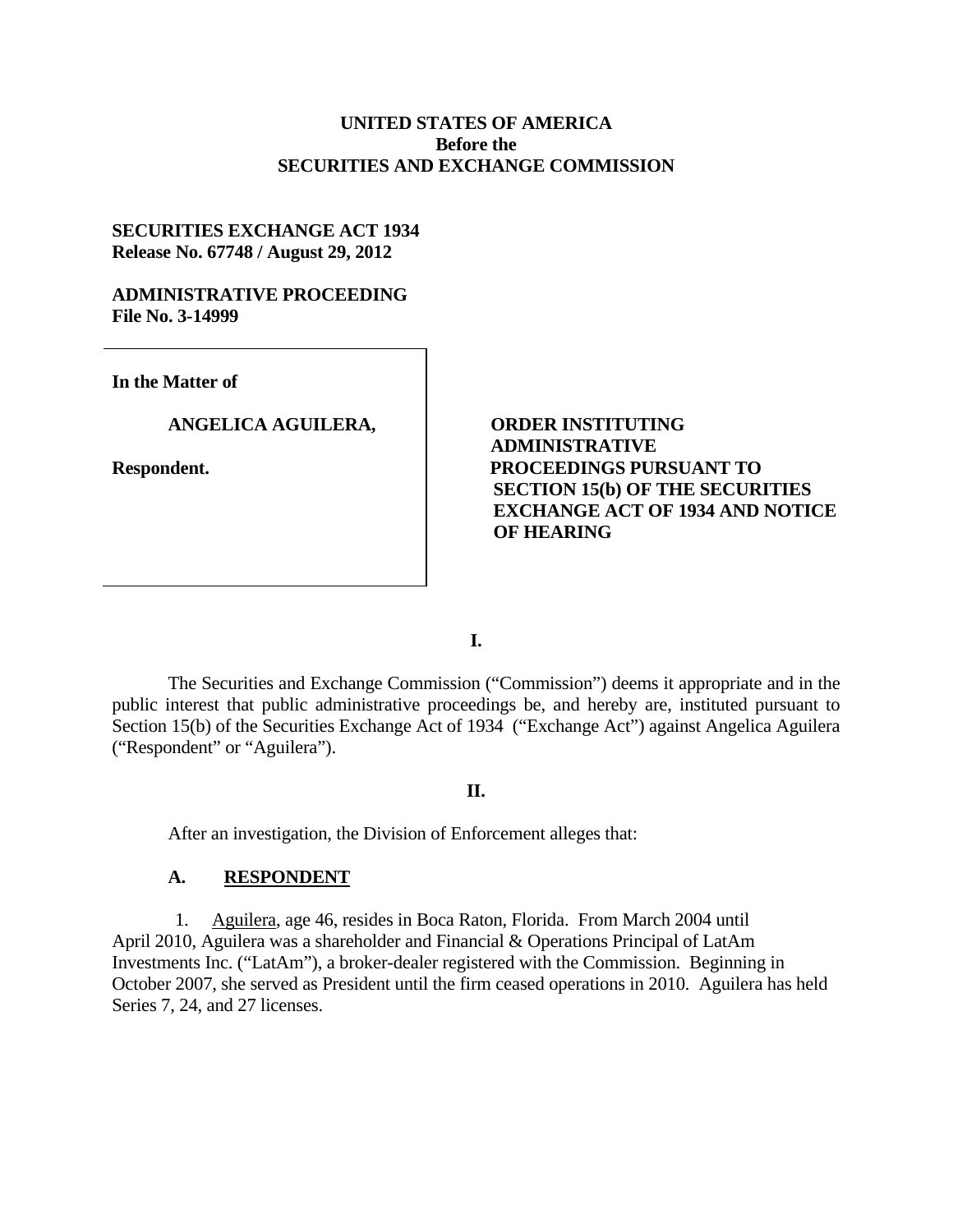# **B. OTHER RELEVANT ENTITY AND INDIVIDUALS**

2. LatAm is a Florida Limited Liability Company formed in 2004, which had its principal place of business in Miami, Florida. LatAm was registered as a broker-dealer in October 2004 under the name Acosta Financial Services, Inc., and changed its name to LatAm in October 2007. In January 2010, LatAm ceased trading operations. LatAm was a small broker-dealer, with only approximately 10 to 15 employees. In April 2010, LatAm filed a Form BD-W, withdrawing its registration with the SEC.

3. Fabrizio Neves, age 43, is a resident of Brazil. From approximately May 2006 until November 2009, Neves was a shareholder and registered representative associated with LatAm. During the relevant period, Neves held Series 7 and 66 licenses. In May 2010, FINRA barred Neves, by consent, from association with any FINRA member firm in any capacity.

4. Jose Luna, age 45, is a resident of Aventura, Florida. Neves brought Luna to LatAm in May 2006, where Luna worked as a back office operations employee. In May 2008, Luna obtained his Series 7 license and, thereafter, worked as Operations Manager at LatAm, assisting Neves in executing trades for his customers. Luna left LatAm in December 2009. In June 2010, FINRA barred Luna, by consent, from association with any FINRA member firm in any capacity.

# **C. OVERVIEW**

5. This proceeding arises out of Aguilera's failure reasonably to supervise Neves and Luna at LatAm. From at least November 2006 through September 2009, Neves and Luna engaged in a fraudulent markup and markdown scheme to defraud two Brazilian public pension funds ("Brazilian Funds") and another foreign institutional customer in the offer, purchase and sale of structured notes.

6. Neves was the mastermind of the scheme and Luna assisted and participated in it with him. They charged excessive undisclosed markups and a markdown to these three customers ranging from 19 to 67 percent. Neves and Luna used offshore nominee accounts as intermediaries, and physically altered the original pricing information in the structured note term sheets transmitted to the customers' representatives to conceal their scheme.

7. Neves and Luna violated Section 17(a) of the Securities Act of 1933 ("Securities Act"), Section 10(b) of the Exchange Act and Exchange Act Rule 10b-5, and willfully aided and abetted violations of Section 15(c)(1) of the Exchange Act by charging undisclosed excessive markups and a markdown to LatAm's customers in connection with the structured note transactions. As a result of Neves and Luna's misconduct, the Brazilian Funds and the other institutional investor paid approximately \$36 million more to purchase structured notes than LatAm paid the notes' issuers for them, \$29 million of which they paid during the period Aguilera supervised Neves and Luna.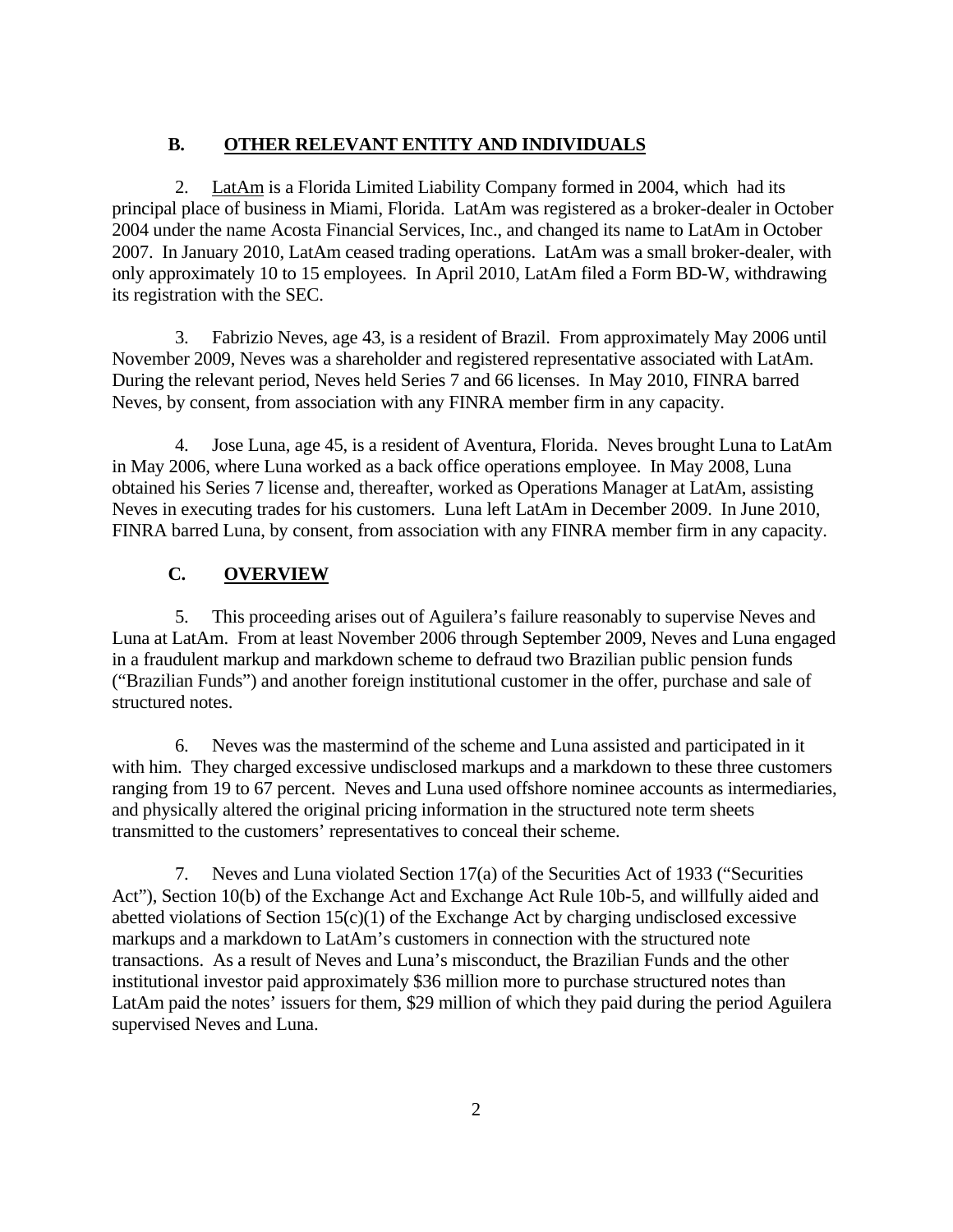8. Part of Neves and Luna's scheme, from October 2007 through September 2009, occurred while Aguilera was LatAm's President and was the immediate supervisor of Neves and Luna. Neves and Luna's fraudulent markup and markdown scheme included eight transactions between July 2008 and September 2009.

9. Aguilera did not prevent or detect Neves and Luna's fraudulent scheme due to Aguilera's failure to supervise Neves and Luna and her failure to effectively implement LatAm's policies and procedures in a manner that would reasonably be expected to prevent and detect undisclosed excessive markups and markdowns by its traders.

10. In particular, Aguilera failed to oversee Neves and Luna in connection with the markups and markdown on structured products charged to the Brazilian Funds and another foreign institutional customer. In addition, she failed to effectively implement LatAm's policies and procedures because the firm's chief compliance officer, to whom she delegated compliance responsibility to review markups and markdowns, lacked supervisory authority over Neves and Luna and could not take meaningful action to address any excessive markups and markdowns he detected. Moreover, Aguilera was aware that the chief compliance officer was not in the office on a regular basis and that he was deficient in his day to day compliance responsibilities. Aguilera failed to effectively delegate supervisory authority over Neves and Luna to anyone at LatAm and thus retained all supervisory responsibility for them. As a result, Aguilera failed reasonably to supervise Neves and Luna within the meaning of Section 15(b)(4)(E) as incorporated by Section 15(b)(6) of the Exchange Act.

## **D. BACKGROUND OF LATAM**

11. In 2004, Aguilera and another individual (the "Part-Owner") formed LatAm as a small Miami-based broker-dealer. Although LatAm traded various types of securities, its primary business involved the trading of fixed income securities, including bonds, treasuries, and structured notes, on a riskless principal basis for customers, many of who were located in Latin America.

12. In May 2006, Neves joined LatAm as a registered representative and brought with him the customer accounts of the Brazilian Funds, which became the firm's largest customers and generated the vast majority of the firm's revenues through the trading of structured notes and other investments. Neves sought a majority ownership in LatAm, but he failed to pass the Series 24 examination, a requirement for assuming a controlling interest in the firm. However, based on an agreement between Aguilera, the Part-Owner and Neves, Neves received approximately 90% of the firm's commissions and determined the salaries for Aguilera and others.

13. After Neves joined the firm and began trading for the Brazilian Funds, LatAm reported a substantial increase in revenues. Before Neves was associated with the firm, LatAm generated revenues of only \$34,803 in 2005 and \$72,981 in the first quarter of 2006. After Neves joined LatAm, its revenues grew substantially to more than \$4 million for 2006.

14. LatAm's revenues continued to grow to nearly \$8 million in 2007 and \$13 million in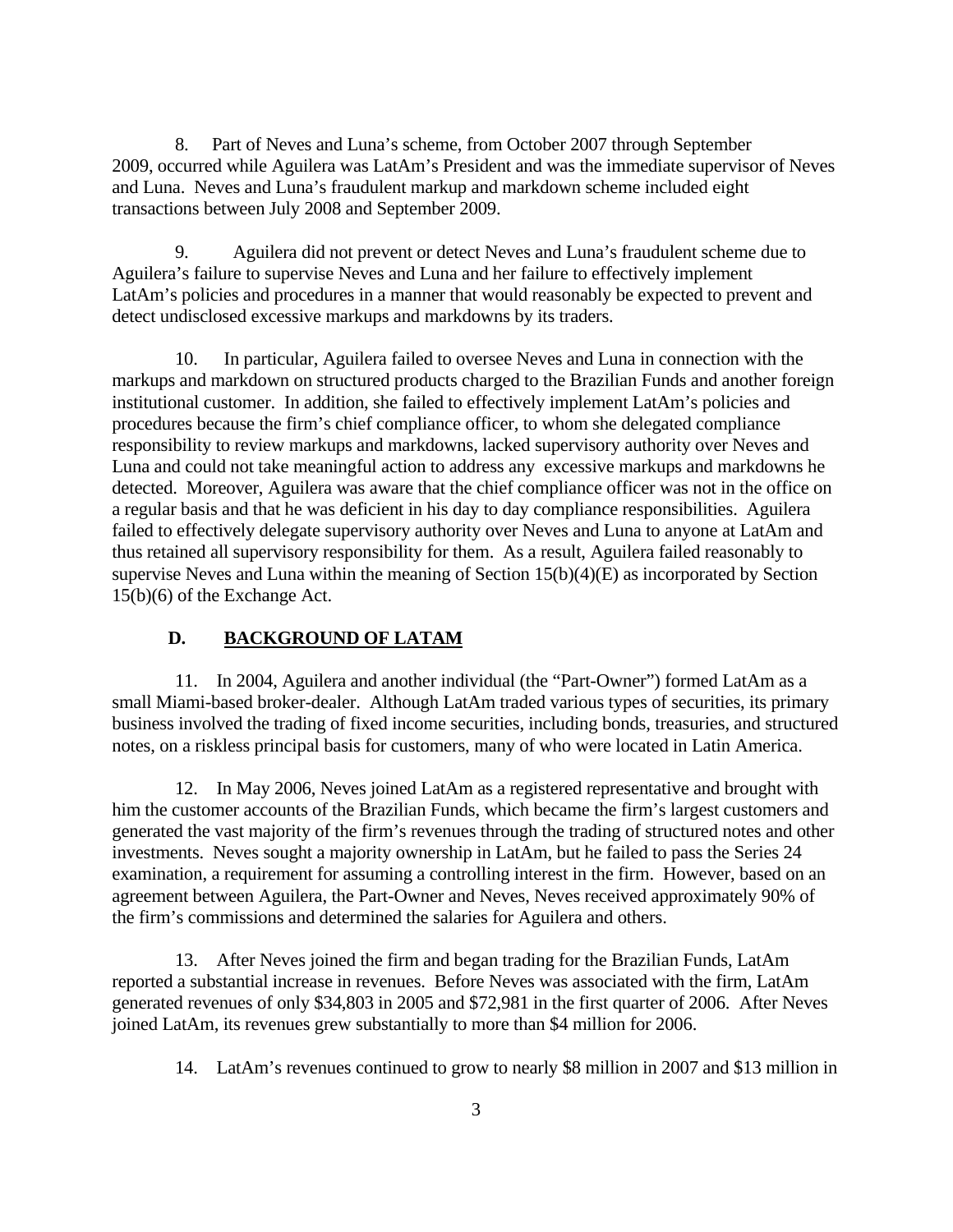2008. From January and November 2009, LatAm's revenues nearly tripled to \$37 million, in large part due to structured note transactions for the Brazilian Funds and another institutional customer. In 2008 and 2009, more than half of the revenues generated by LatAm resulted from the markups and a markdown charged in the eight structured note transactions discussed below.

# **E. FRAUDULENT MARKUP SCHEME**

15. Between July 2008 and September 2009, during the period Aguilera served as LatAm's President, Neves and Luna engaged in eight fraudulent transactions. For these eight transactions, Neves and Luna used accounts that they or their relatives or associates controlled as intermediaries in structured note transactions to generate undisclosed excessive markups, and in one transaction, an undisclosed excessive markdown.

16. In each of the transactions, Neves negotiated the structuring of the note with the commercial bank issuer on his customer's behalf. Once Neves finalized the terms of the notes, he purchased them into LatAm's riskless principal account. Thereafter, Neves directed Luna to fill out order tickets to trade seven of the notes with one or more offshore nominee accounts or accounts of their affiliates, who held the notes for short periods of time before selling the notes back to LatAm at a markup up price Neves selected.

17. The intermediary accounts Neves and Luna controlled or were associated with received windfall profits from the quick re-sale of the notes at marked up prices Neves set. Finally, Neves and Luna marked up the prices of the notes again, and arranged for one of the three customers to purchase the notes at prices between 19 and 67 percent over the prices at which the banks had issued the structured notes.

18. In one example, on July 6, 2009 Neves purchased a structured note with a \$10,000,000 par amount at a price of 37 percent of the notes' par amount. He purchased the note into LatAm's trading account. That same day, Neves and Luna executed the re-sale of the note to an offshore nominee account in the name of a company incorporated in the British Virgin Islands and registered in the name of Neves' mother-in-law. Neves controlled the account.

19. On July 24, 2009, Neves and Luna executed the re-sale of the July 6, 2009 note by the offshore nominee account to one of the Brazilian Funds at a price of 60 percent of par. In this transaction, the Brazilian Fund paid \$6,000,000 for the note, including a 62 percent markup of \$2,300,000. The offshore nominee account controlled by Neves profited by nearly \$1,300,000.

20. Neves and Luna used the offshore nominee account registered to Neves' mother-inlaw as an intermediary in five of the eight structured note transactions. These five transactions involved \$37 million in structured notes issued between July and August 2009.

21. For each structured note transaction, Neves instructed the commercial bank issuer to provide Luna with a copy of the final term sheet. In six instances during the time period, Neves concealed his markup scheme by directing Luna to alter the original term sheets from the issuer by either inflating the original price or removing the pricing information altogether in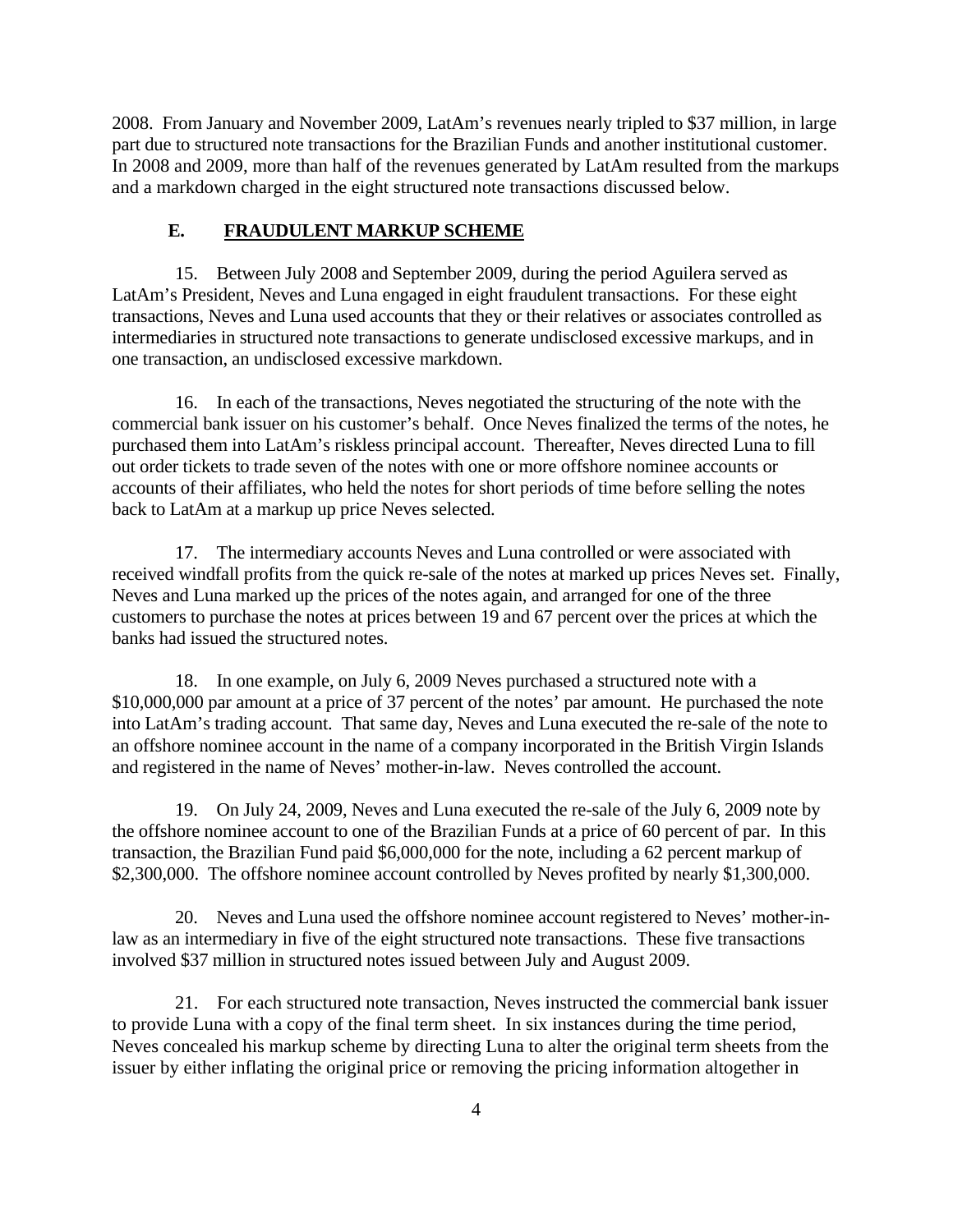order to conceal the actual markup charged to the end customer. Neves told Luna what prices to use and approved the alterations before Luna sent them to the customer. Luna used "white out" or electronic "cut and paste" to change or omit the original term sheets' pricing information.

22. As a result of the markup scheme, between July 2008 and September 2009, the Brazilian Funds and another other foreign institutional customer paid approximately \$29 million in undisclosed, excessive fees including markups, and in one instance, a markdown, between 19 and 67 percent.

### **F. AGUILERA FAILED REASONABLY TO SUPERVISE NEVES AND LUNA**

23. Aguilera was LatAm's President and served as the direct supervisor for Neves and Luna from October 2007 to September 2009. At the time, LatAm had only approximately 10 to 15 employees. Pursuant to LatAm's supervisory policies and procedures, Aguilera maintained responsibility for the "hiring, registration and supervision of registered representatives," including Neves and Luna. Additionally, as President, Aguilera maintained ultimate responsibility for developing and implementing the firm's supervisory policies and procedures.

24. Aguilera failed reasonably to supervise Neves and Luna with a view to preventing and detecting their antifraud violations because she failed to effectively follow or implement LatAm's policies and procedures to ensure the fairness of markups and markdowns charged by Neves and Luna to LatAm's customers. LatAm's supervisory policies and procedures required, among other things, a thorough review of trade blotters and an evaluation of the fairness of markups and markdowns charged to customers. As Neves and Luna's direct supervisor, Aguilera was responsible for following this supervisory policy. However, she failed to take reasonable steps to conduct a thorough review of trade blotters or evaluate the fairness of markups and markdowns that Neves and Luna charged to LatAm's customers.

25. While Aguilera maintained supervisory responsibility over Neves and Luna, she delegated compliance responsibility for reviewing markups and commissions to the firm's chief compliance officer. That individual, however, lacked supervisory authority over Neves and Luna and therefore lacked the ability to reverse or correct questionable transactions.

26. Aguilera failed to effectively implement LatAm's policies and procedures because: (1) the individual to whom she delegated compliance responsibility lacked the authority and ability to take meaningful action to address excessive markups and markdowns charged to LatAm's customers by Neves and Luna; (2) even if the individual detected suspicious activity, he was required to report the activity to Aguilera; and (3) the individual did not have the authority and ability to take any disciplinary action against Neves or Luna. Moreover, Aguilera was aware that he was not in the office on a regular basis and that he was deficient in his day to day compliance responsibilities, including maintaining complete customer files.

27. Aguilera failed reasonably to follow or implement the firm's supervisory policies and procedures with respect to monitoring the fairness of markups and markdowns charged by Neves and Luna and they were able to carry out the fraudulent markup scheme undetected.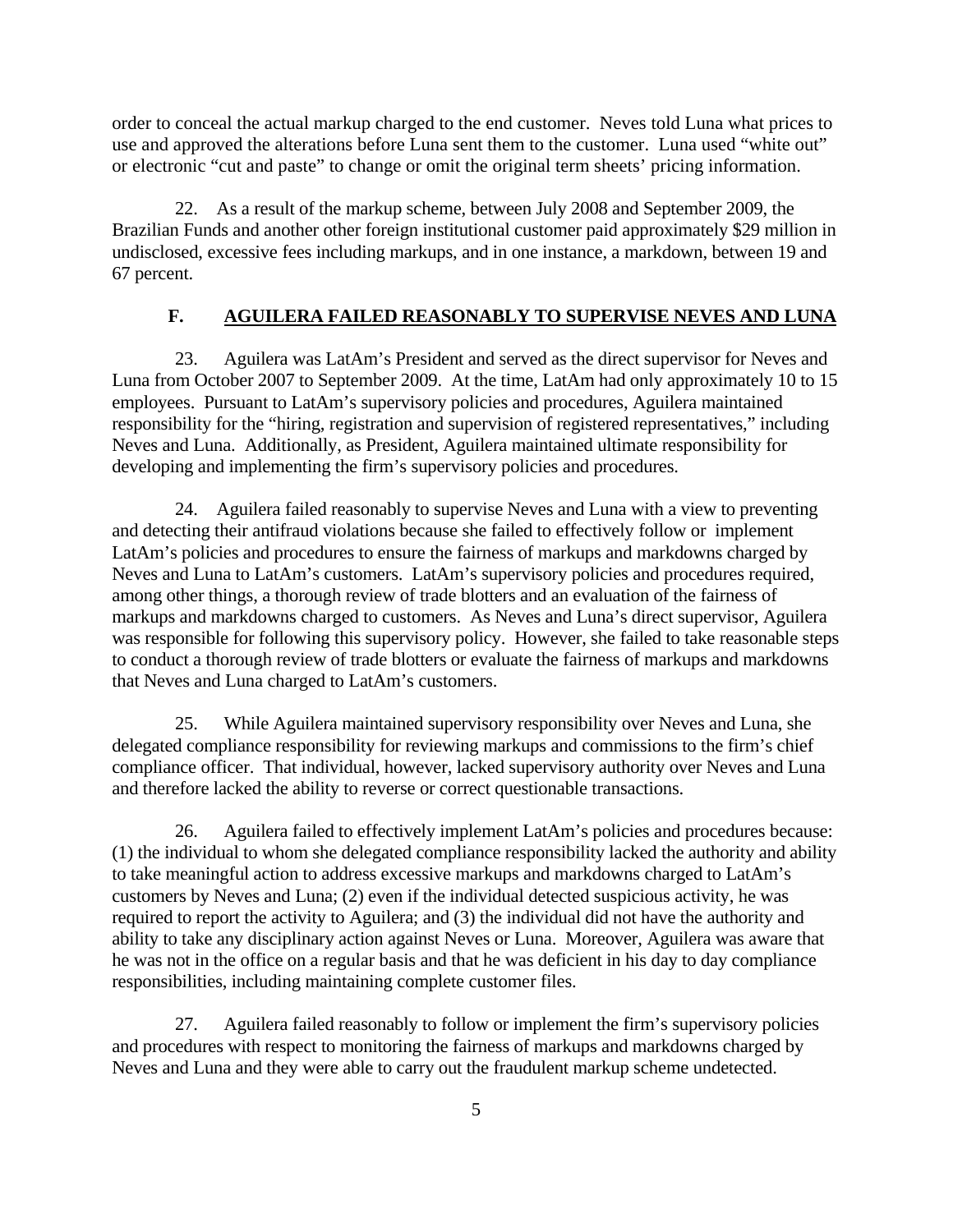28. Aguilera profited from Neves and Luna's fraudulent markup scheme in the form of bonus payments that Aguilera received based, in part, on profits generated from the scheme.

# **G. VIOLATIONS**

29. As a result of the conduct described above, Neves and Luna willfully violated Section 17(a) of the Securities Act, Section 10(b) of the Exchange Act and Exchange Act Rule 10b-5, which prohibit fraudulent conduct in the purchase or sale of securities, and willfully aided and abetted LatAm's violations of Section 15(c)(1) of the Exchange Act, which prohibits a brokerdealer from using interstate facilities or the mails to effect or induce transactions in securities by means of any manipulative, deceptive, or other fraudulent device or contrivance.

30. As a result of the conduct described above, Aguilera failed reasonably to supervise Neves and Luna, within the meaning of Section 15(b)(4)(E) as incorporated by reference in Section 15(b)(6) of the Exchange Act, with a view to preventing and detecting their violations of the antifraud provisions of the securities laws.

### **III.**

In view of the allegations made by the Division of Enforcement, the Commission deems it necessary and appropriate in the public interest that public administrative proceedings be instituted to determine:

A. Whether the allegations set forth in Section II hereof are true and, in connection therewith, to afford Respondent an opportunity to establish any defenses to such allegations; and

B. What, if any, remedial action is appropriate in the public interest against Respondent pursuant to Section 15(b) of the Exchange Act including, but not limited to, disgorgement with prejudgment interest and civil penalties pursuant to Section 21B of the Exchange Act.

#### **IV.**

IT IS ORDERED that a public hearing for the purpose of taking evidence on the questions set forth in Section III hereof shall be convened at a time and place to be fixed, and before an Administrative Law Judge to be designated by further order as provided by Rule 110 of the Commission's Rules of Practice, 17 C.F.R. § 201.110.

IT IS FURTHER ORDERED that Respondent shall file an Answer to the allegations contained in this Order within twenty (20) days after service of this Order, as provided by Rule 220 of the Commission's Rules of Practice, 17 C.F.R. § 201.220.

If Respondent fails to file the directed answer, or fails to appear at a hearing after being duly notified, the Respondent may be deemed in default and the proceedings may be determined against him or her upon consideration of this Order, the allegations of which may be deemed to be true as